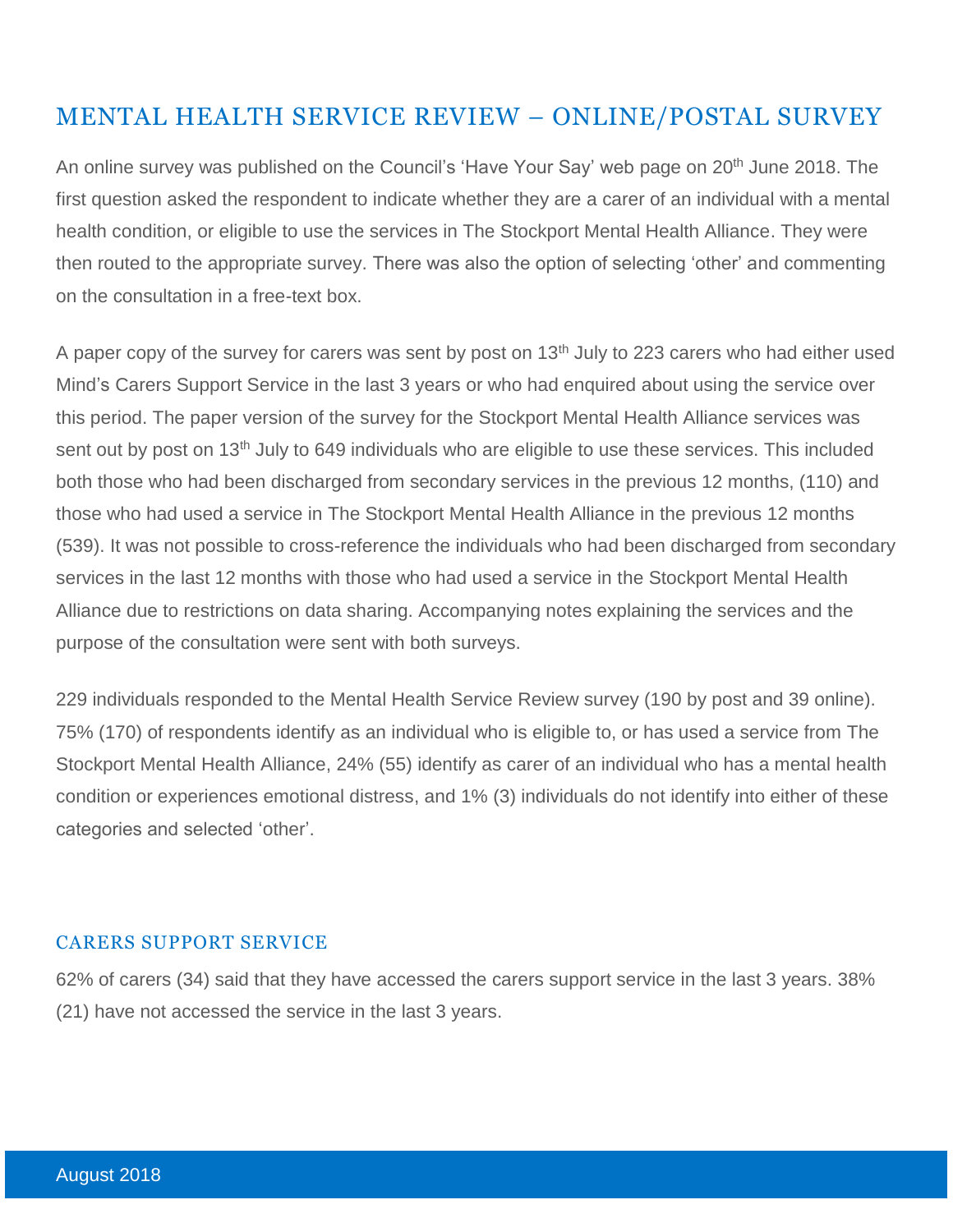### CARERS WHO HAVE NOT USED THE CARERS SUPPORT SERVICE IN THE LAST 3 YEARS

The 21 carers who indicated that they had not used the Carers Support Service in the last 3 years were asked if they were aware of the service before they completed the survey. Of those that answered, 71% (15 people) said they were not aware of the service and 29% (6 people) were aware.

The 6 individuals who stated that they were aware of the Carers Support Service before the survey, were routed to a question asking them why they did not access the service. The respondents were able to choose more than one option. The following reasons were given:

| I did access the service but it was over 3<br>years ago | $\overline{2}$ | 28.6% |
|---------------------------------------------------------|----------------|-------|
| I did not know I was eligible for the<br>service        | 0              | 0.0%  |
| I did not feel I needed the support of<br>the service   | 1              | 14.3% |
| I did not feel confident in attending the<br>sessions   | O              | 0.0%  |
| The times of support did not fit with my<br>schedule    | 0              | 0.0%  |
| The service did not meet my needs                       | 1              | 14.3% |
| I accessed another service for support                  | 1              | 14.3% |
| I did not consider myself to be a carer                 | 0              | 0.0%  |
| Other                                                   | $\mathbf{2}$   | 28.6% |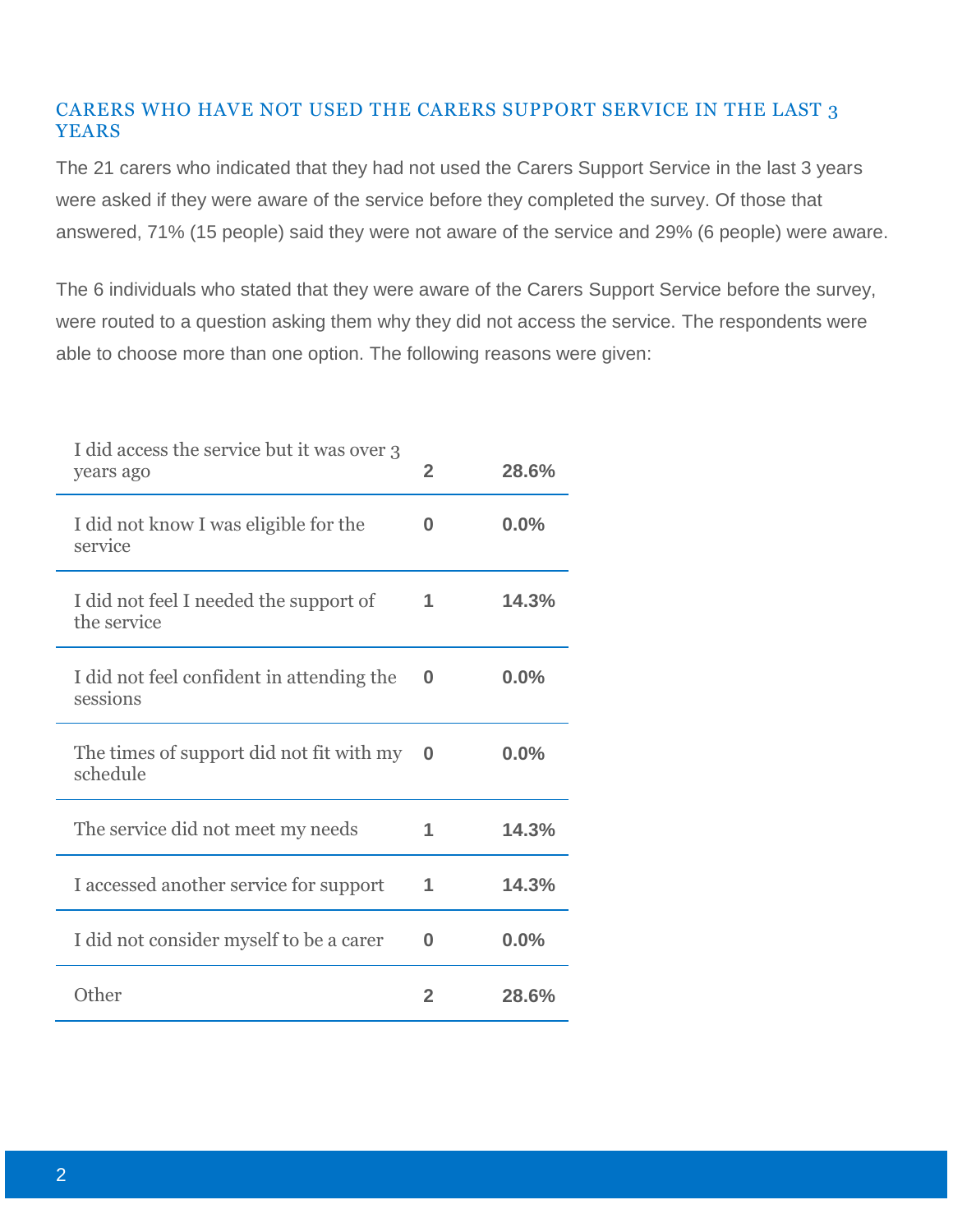All of the respondents who had not used the Carers Support Service in the last 3 years were asked if they would consider using the Carers Support Service in the future. The answers were equally split between 48% (10 people) who said that they would and 48% (10 people) said that did not know. 4% (1 person) said they would not consider using the service in the future.

There was a follow up question asking why they would not consider using the Carers Support Service in the future. This was an open-ended question. The respondent answered this question, saying that the service was inaccessible.

#### CARERS WHO HAVE USED THE CARERS SUPPORT SERVICE IN THE LAST 3 YEARS

The 34 respondents who indicated that they had used the service in the last 3 years were routed to a question that asked them how they first became aware of the Carers Support Service. A majority of 56% (19) said it was through a professional (Nurse, Social Worker etc.). Subsequent answers were; a friend 20% (7), internet search 6% (2) and other (15%). 3% did not know or were not sure. Of those who said 'other', answers given included a carers group, a school, and a charity shop.

57% of respondents (20) said they had referred themselves to the service, whilst 43% (15) said a professional had referred them.

A total of 74% of respondents (26) agree that the staff from the Carers Support Service responded to them in a reasonable time period, with 54% (19) agreeing strongly and 20% (7) tending to agree. 11% of respondents (4) strongly disagree with this statement and a further 11% neither agree nor disagree. 3% said they do not know or are not sure.

A majority of 63% of respondents (20) said that they had used the carers support service for more than 12 months. 25% (8) had used it for 0-3 months, 9% (3) had used it for 4-6 months and 3% of respondents had used it for 10-12 months. Nobody had used it for 7-9 months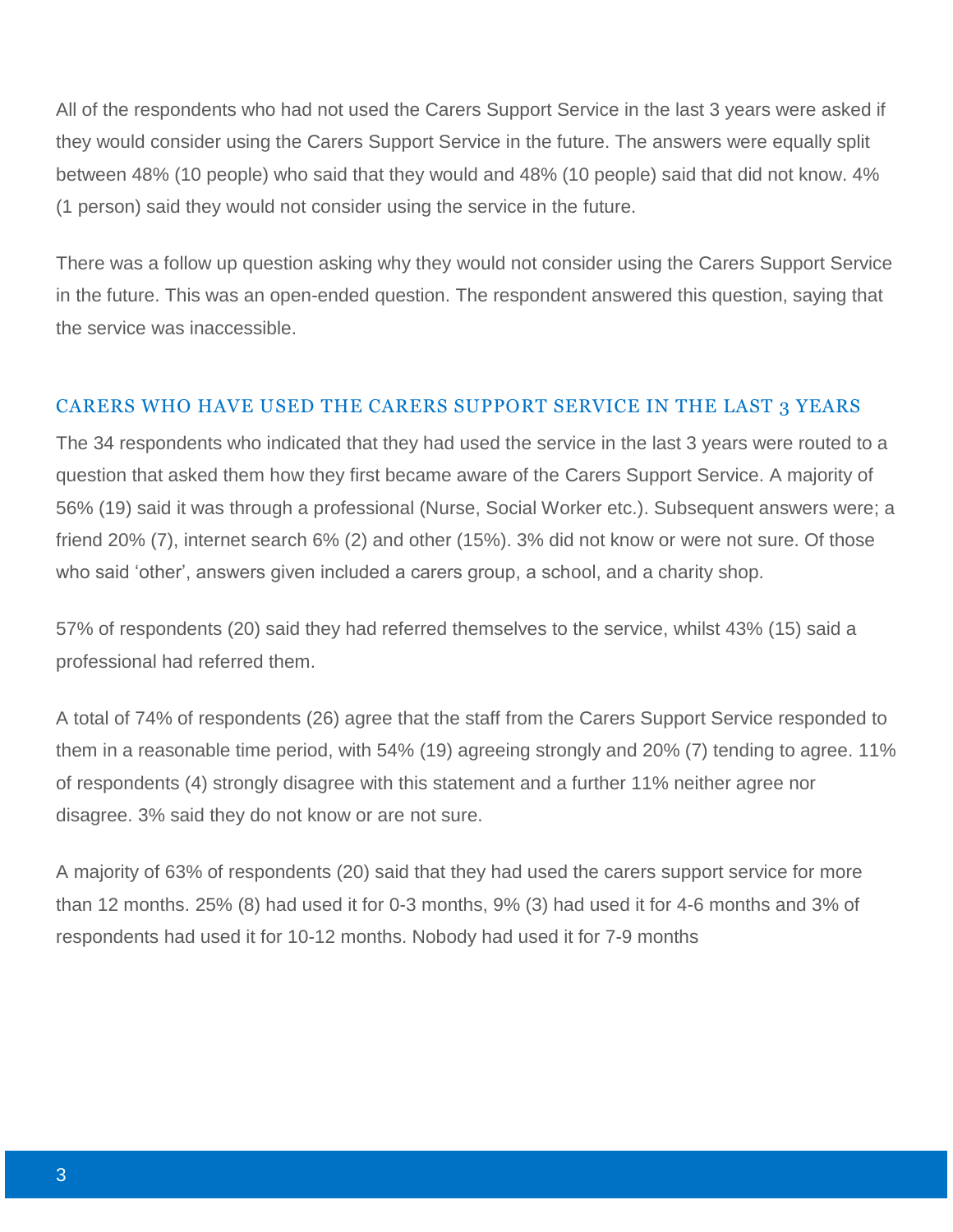Next, respondents were asked how far they agreed or disagreed with each part of the service meeting their needs. The results are shown in the table below:

|                                           | <b>Strongly</b><br>agree | <b>Tend to</b><br>agree | <b>Neither</b><br>agree<br>nor<br><b>Disagree</b> | <b>Tend to</b><br><b>Disagree</b> | <b>Strongly</b><br><b>Disagree</b> | Don't<br>know | I did not<br>use this |
|-------------------------------------------|--------------------------|-------------------------|---------------------------------------------------|-----------------------------------|------------------------------------|---------------|-----------------------|
| <b>Carers Assessment</b>                  | 32.4%                    | 20.6%                   | 2.9%                                              | 8.8%                              | 8.8%                               | 2.9%          | 23.5%                 |
| Counselling/CBT                           | 21.9%                    | 3.1%                    | 6.3%                                              | 3.1%                              | 15.6%                              | 3.1%          | 46.9%                 |
| One-to-one Support                        | 47.1%                    | 11.8%                   | 17.6%                                             | 2.9%                              | 5.9%                               | $0.0\%$       | 14.7%                 |
| Groups/Drop-Ins                           | 23.5%                    | 20.6%                   | 8.8%                                              | 5.9%                              | 5.9%                               | 2.9%          | 0.0%                  |
| Peer Support                              | 12.1%                    | 15.2%                   | 15.2%                                             | 3.0%                              | 3.0%                               | 9.1%          | 42.4%                 |
| Self-Development<br>Workshops             | 15.2%                    | 9.1%                    | 6.1%                                              | 6.1%                              | 9.1%                               | 3.0%          | 51.5%                 |
| <b>Building Social</b><br><b>Networks</b> | 12.1%                    | 9.1%                    | 21.2%                                             | 9.1%                              | 3.0%                               | 3.0%          | 42.4%                 |
| Information and<br>Advice                 | 41.2%                    | 26.5%                   | 8.8%                                              | 0.0%                              | 5.9%                               | 2.9%          | 14.7%                 |
| Advocacy                                  | 18.8%                    | 9.4%                    | 15.6%                                             | 0.0%                              | 6.3%                               | 6.3%          | 43.8%                 |
| <b>Practical Support</b>                  | 15.2%                    | 21.2%                   | 12.1%                                             | 3.0%                              | 6.1%                               | 12.1%         | 30.3%                 |
| <b>Employment Support</b>                 | 3.0%                     | 3.0%                    | 6.1%                                              | 3.0%                              | 9.1%                               | 3.0%          | 72.7%                 |
| Volunteering<br>Opportunities             | 12.1%                    | 3.0%                    | 3.0%                                              | 3.0%                              | 3.0%                               | 3.0%          | 72.7%                 |

The table shows that people are least likely to have used Employment Support with 72.7% (24) not used and Volunteering Opportunities also with 72.7% (24) not having used.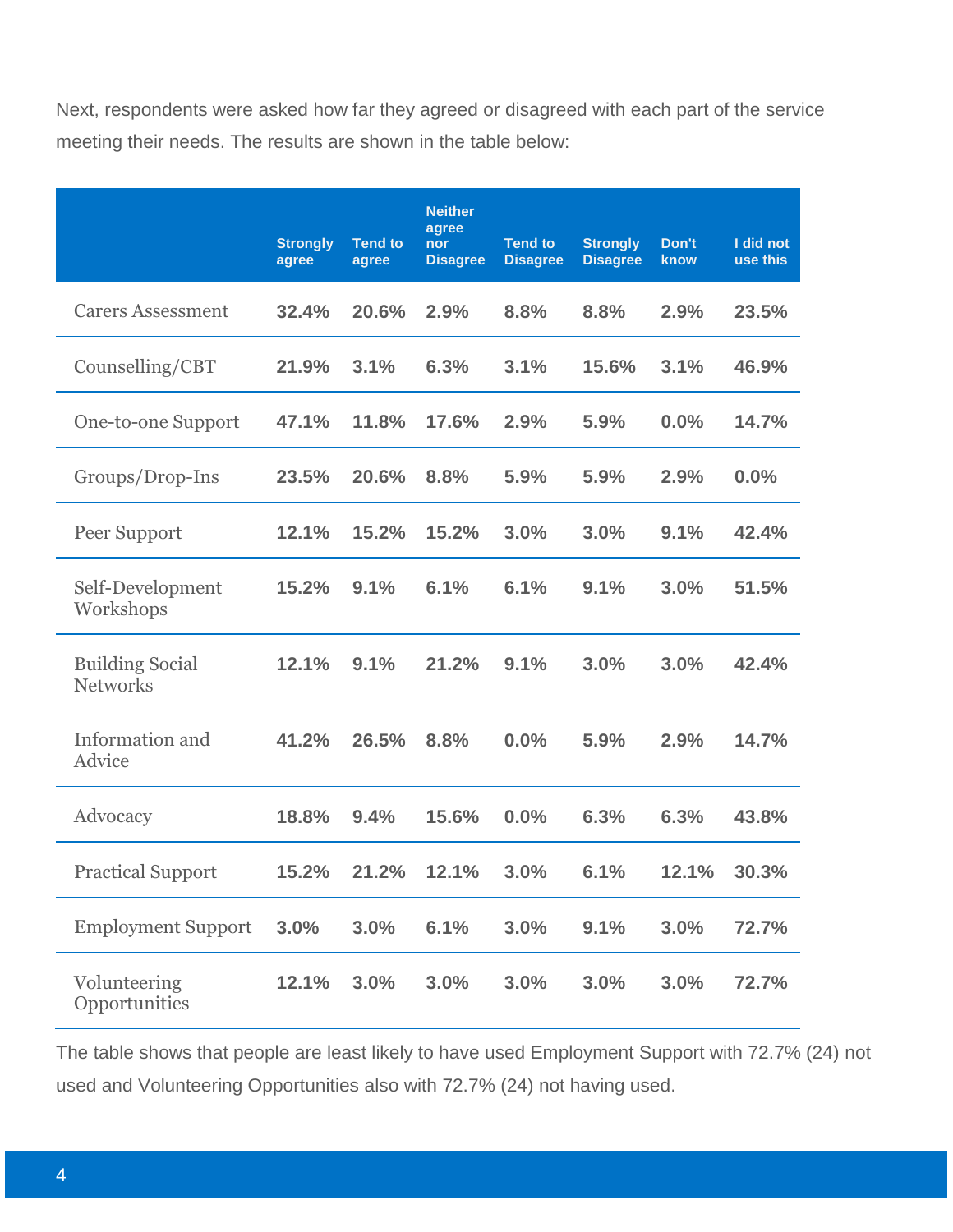Respondents mostly agree that the following services met their needs; Information and Advice Service (67.7%- 21 people), the Carers Assessment (53%-18 people) and the One-to-one Support (58.9%- 20 people). The services that received the highest rates of respondents disagreeing that they met their needs were Counselling/CBT (18.7%) and Practical Support (18.2%).

Respondents were asked how far they agree or disagree with a range of statements about the carers support service. They are detailed in the table below:

|                                                                           | <b>Strongly</b><br><b>Agree</b> | <b>Tend to</b><br><b>Agree</b> | <b>Neither</b><br><b>Agree</b><br>nor<br><b>Disagree</b> | <b>Tend to</b><br><b>Disagree</b> | <b>Strongly</b><br><b>Disagree</b> | Don't<br><b>Know/Not</b><br><b>Sure</b> |
|---------------------------------------------------------------------------|---------------------------------|--------------------------------|----------------------------------------------------------|-----------------------------------|------------------------------------|-----------------------------------------|
| The service has helped me feel<br>more confident in my role as a<br>carer | 37.1%                           | $28.6\%$                       | 5.7%                                                     | 5.7%                              | 14.3%                              | 8.6%                                    |
| The service has helped me to cope<br>in my role as a carer                | 40.0%                           | 22.9%                          | 11.4%                                                    | 22.9%                             | 20.0%                              | 5.7%                                    |
| The service has helped me to meet<br>other carers                         | 31.4%                           | 20.0%                          | 11.4%                                                    | 0.0%                              | 20.0%                              | 17.1%                                   |
| The service is a good source of<br>information and advice                 | 45.7%                           | 25.7%                          | 8.6%                                                     | 2.9%                              | 8.6%                               | 8.6%                                    |
| The service has helped me to<br>gain/retain employment                    | 7.4%                            | 0.0%                           | 14.8%                                                    | 0.0%                              | 22.2%                              | 55.6%                                   |
| I would recommend this service to<br>a friend                             | 50.0%                           | 23.5%                          | 5.9%                                                     | 0.0%                              | 11.8%                              | 8.8%                                    |

63% (23) strongly agree or tend to agree that the service has helped them to cope in their role as a carer whilst 20% (7), strongly disagree or tend to disagree with this statement. 71.4% (25) believe that the service is a good source of information and advice and 73.5% (25) of respondents said that they would recommend the service to a friend.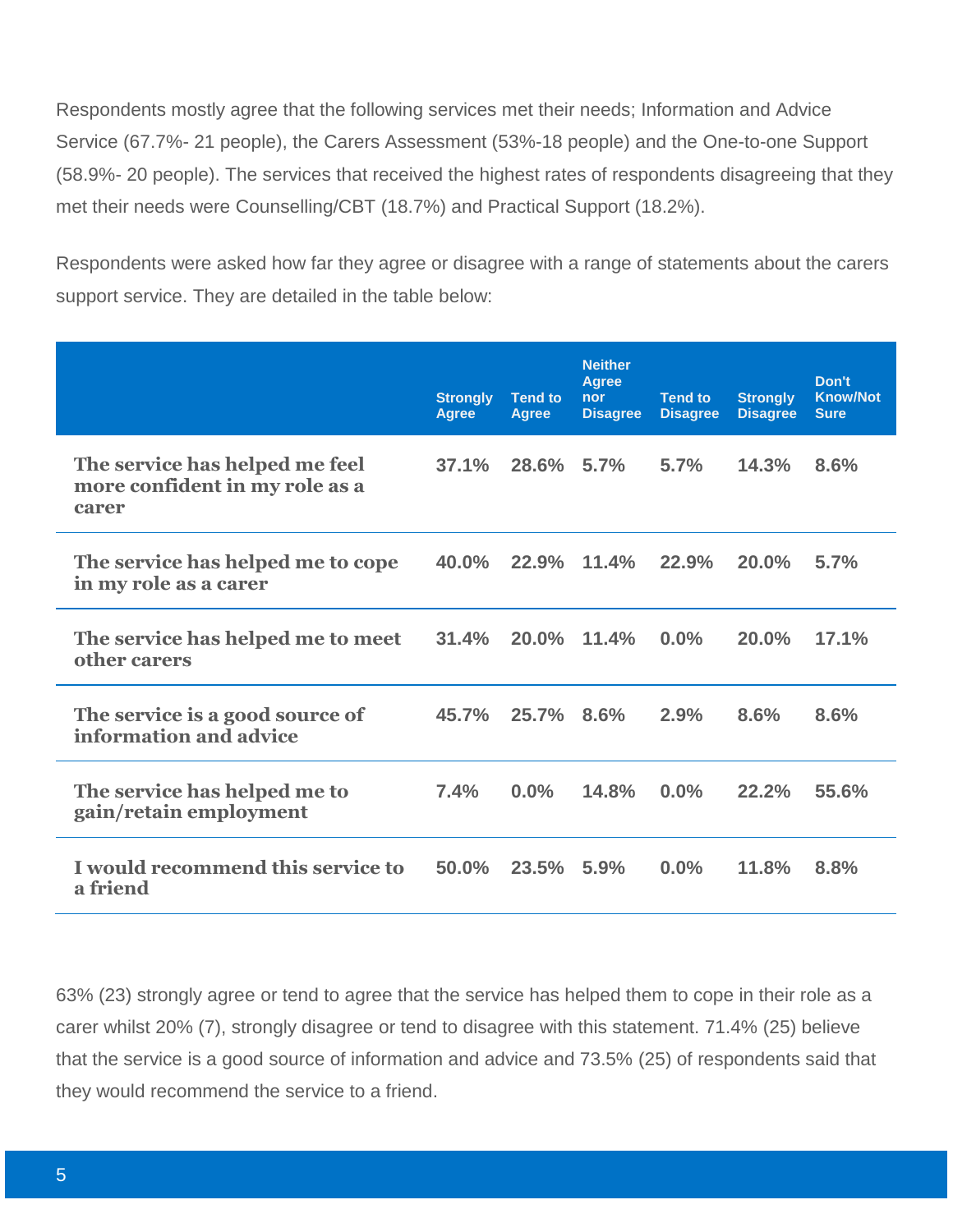## IS THERE ANYTHING THAT CAN BE DONE TO IMPROVE THE SUPPORT YOU RECEIVE AS A CARER OF AN ADULT WITH A MENTAL HEALTH PROBLEM?

This was the last question of the survey for both those carers who have used the Carers Support Service in the last 3 years and those who have not. 78% of survey respondents (43) answered this question. A key theme that arose from this open-ended question was the need for adequate mental health services for their loved ones:

#### *'The best support for us as carers for more than 20 years is more support for the sufferers by one-to-one active engagement with the individual concerned'.*

Several suggestions around this included: more experienced, trained staff to provide one-to-one support and who can be contacted when they are needed, more access to CBT, more services for those with learning disabilities, and investing more money into services for their loved one so they don't reach crisis point.

With regard to improvements to the Carers Support Service, a few respondents said that improvements were not needed and that the service was helpful. A small number of respondents said they did not get the advice and help they needed from the Carers Support Service. Many respondents offered suggestions of improvements to the information provided by the Carers Service, with one person stating that knowledge of, and access to the service was 'hit and miss'. Other respondents also suggested that they require more information about the services they are entitled to, the rights they have as carers, and the services their loved ones are entitled to. A wish for more support was also apparent, with some carers requesting respite services and support in attending appointments and talking to health professionals. One respondent suggested leaflets should be available in different languages for those whose first language is not English. There was also the suggestion to hold group support sessions and at different times so people who work can attend. One respondent put forward the idea of 'role exchange awareness' to enable carers to better understand their loved one's illness and cope with their expectations of their loved one's recovery.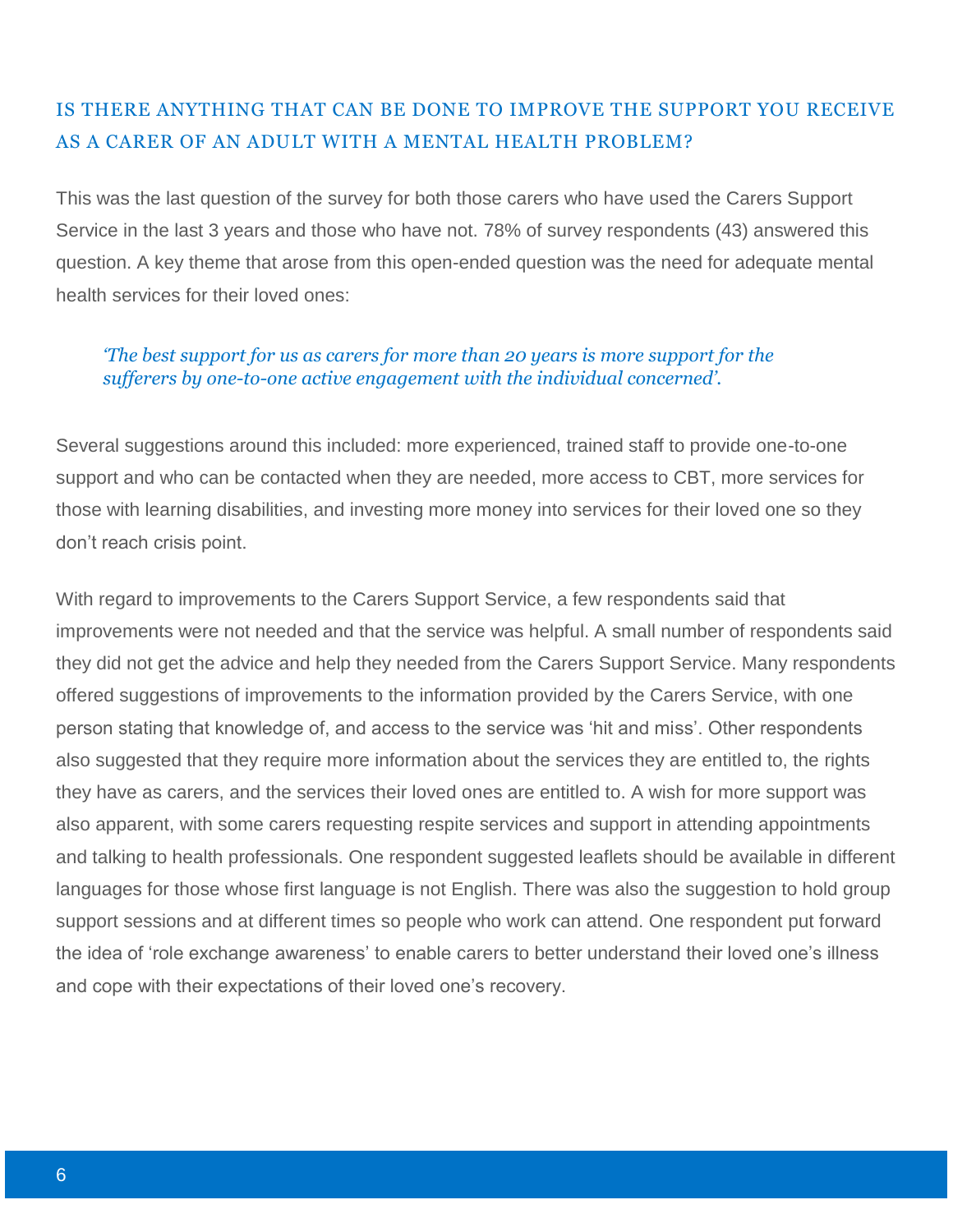#### THE STOCKPORT MENTAL HEALTH ALLIANCE

Of the 170 respondents who indicated they had used, or are eligible to use a service in the Mental Health Alliance, 92% (157) said that they had used a service from the Mental Health Alliance in the last 12 months. 8% (14) indicated that they had not used a service in the Mental Health Alliance in the last 12 months.

### INDIVIDUALS WHO HAVE NOT USED A SERVICE IN THE STOCKPORT MENTAL HEALTH ALLIANCE

The 14 individuals who said they were eligible, but had not used a service in the Mental Health Alliance were asked whether they were aware of the services in the Mental Health Alliance. Of these 14, 50% (7) said that were aware of the services, 43% (6) said they were not aware, and 7% (1) did not answer this question.

These respondents were also asked whether they would consider using the services in the Mental Health Alliance in the future if they felt they required support. 65% (9) said they would consider using this service, 7% (1) said they would not, 21% (3) said they were not sure and 7% (1) did not answer this question.

Those that said they would not consider using any of the services in the Stockport Mental Health Alliance in the future were then asked an open-ended question why they would not consider using the services. No respondents answered this question.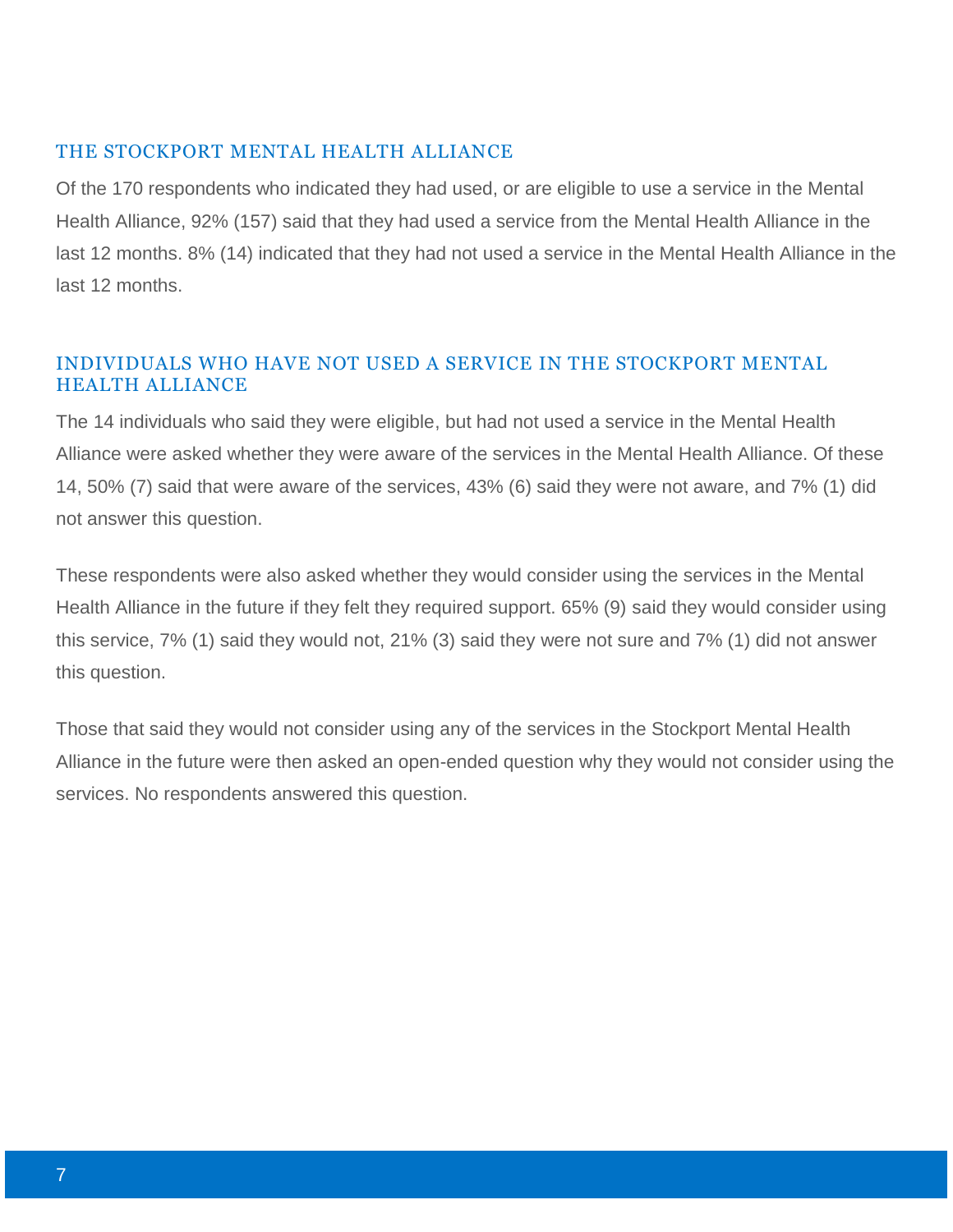The respondents who had not used any of the services in The Mental Health Alliance in the past year but indicated that they were aware of the service were asked why they did not use the any of the services. 10 individuals answered this question, 4 did not. The responses are detailed in the table below:

| I did access the service but it was over 1<br>years ago           | 4            | 40%  |
|-------------------------------------------------------------------|--------------|------|
| I did not know I was eligible for the<br>service                  | 1            | 10%  |
| I did not feel I required any further<br>support                  | O            | 0.0% |
| I did not feel confident in seeking<br>support                    | $\mathbf{2}$ | 20%  |
| I accessed support elsewhere                                      | 1            | 10%  |
| The timings of support offered did not<br>fit my with my schedule | O            | 0%   |
| The support offered did not meet my<br>needs                      | 1            | 10%  |
| Other                                                             |              | 10%  |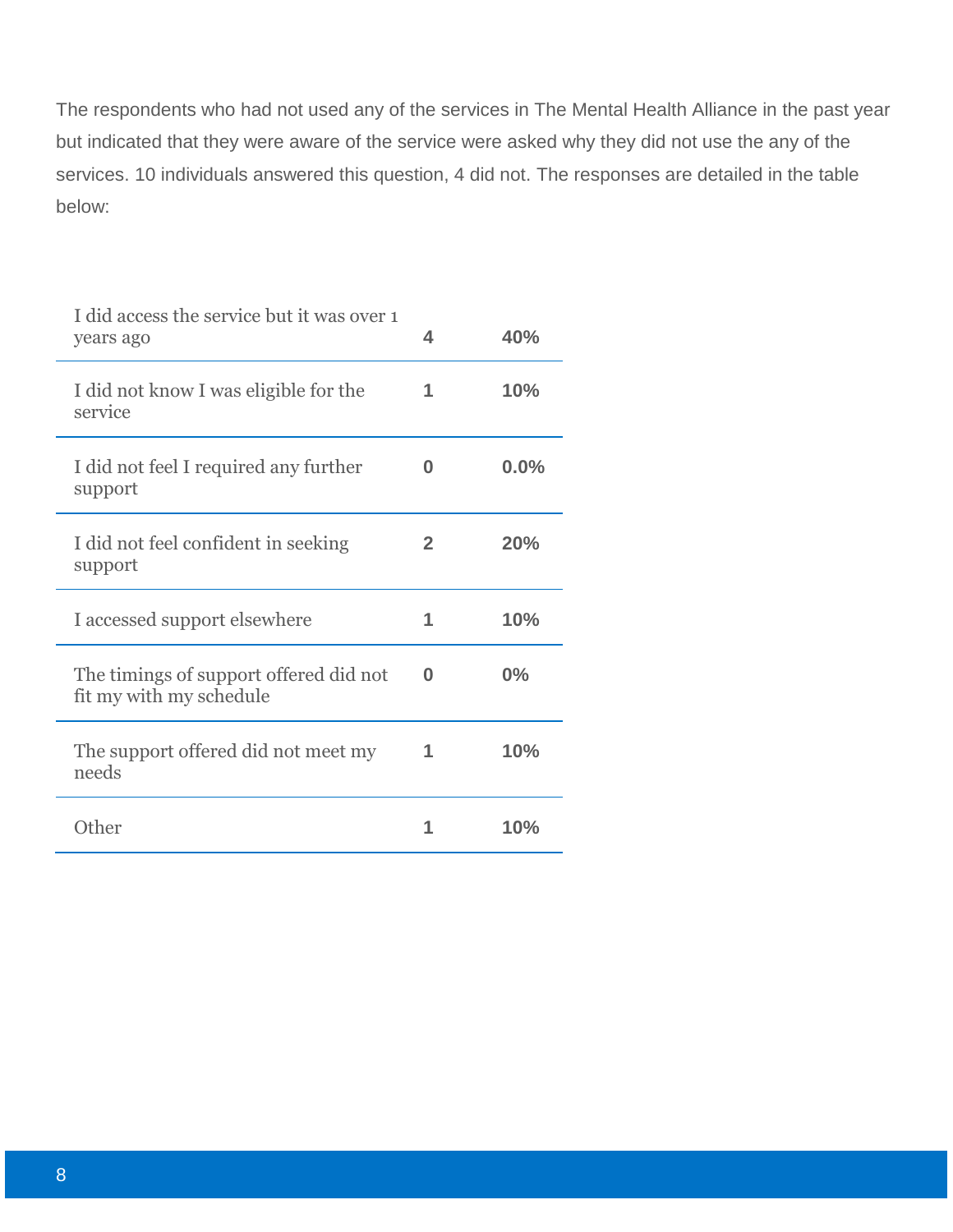#### INDIVIDUALS WHO HAVE USED A SERVICE IN THE STOCKPORT MENTAL HEALTH ALLIANCE IN THE LAST YEAR



Respondents were asked which service(s) they had used:

The chart shows that the majority of respondents had used the SPARC service 44% (89). Next was the Stockport and District Mind Service 26% (53), the PPS service 24% (47) and 6% of respondents did not know or were not sure (12).

When asked how they first found out about the service. 30% (45) of respondents said it was through their Community Psychiatric Nurse, 23% (35) cited their Support Worker and 18% (27) said they found out from their Social Worker. 29% (44) of respondents said 'other'. 'Other' responses included nurse, GP, family member or other services.

When it came to referrals, the majority of respondents 63% (98) were informed about the service and a professional contacted the service on their behalf. 27% (42) were informed about the service and they contacted the service themselves.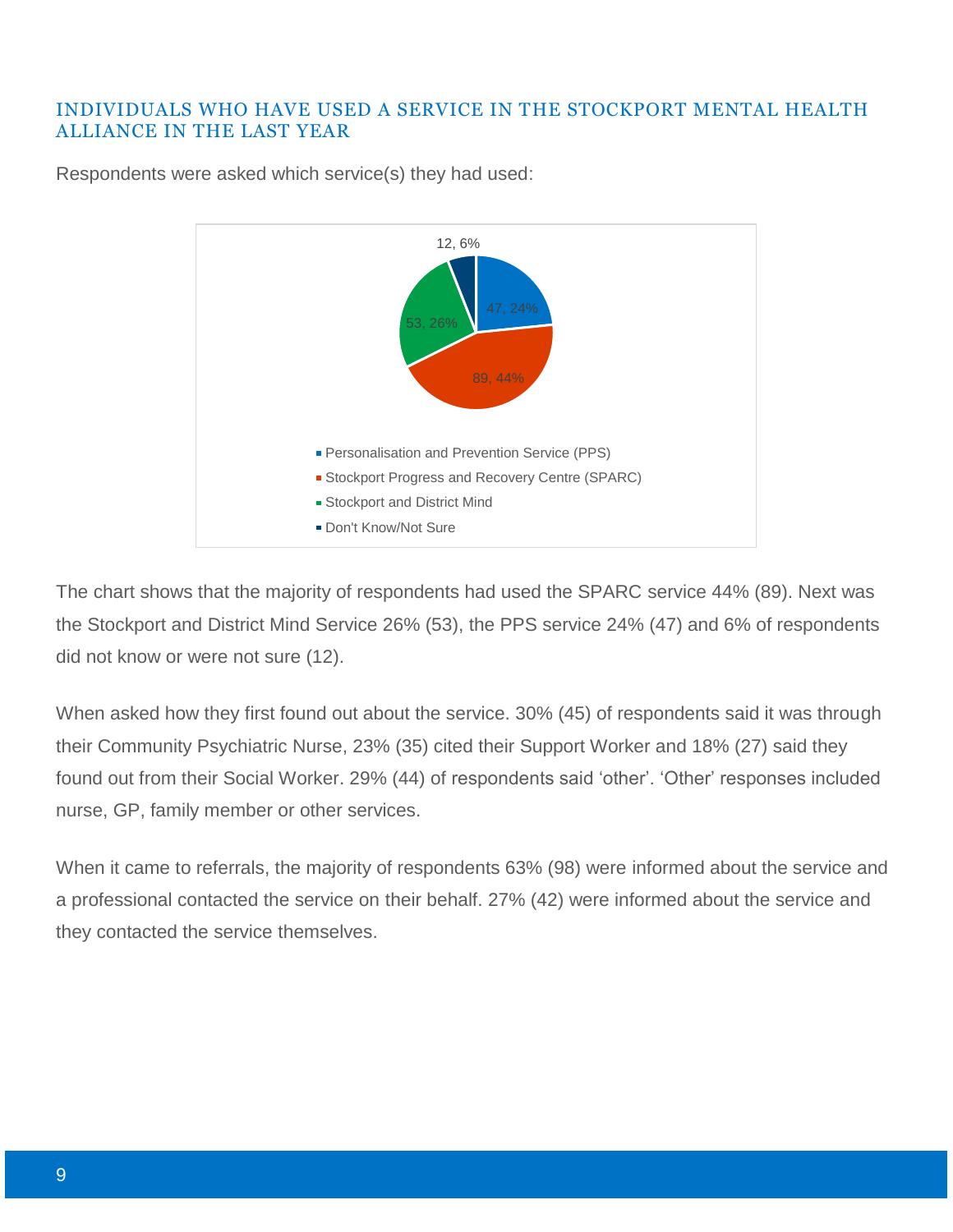Respondents were asked how far they agreed or disagreed that the service(s) offered them support in a reasonable amount of time from when they first contacted them. The results are shown in the table below.

| <b>Strongly Agree</b>                | 94 | 59.9% |
|--------------------------------------|----|-------|
| Tend to Agree                        | 43 | 27.4% |
| Neither Agree nor<br><b>Disagree</b> | 7  | 4.5%  |
| Tend to Disagree                     | 4  | 2.5%  |
| <b>Strongly Disagree</b>             | 6  | 3.8%  |
| Don't Know/Not Sure                  | З  | 1.9%  |

The table shows that 87.3% (137) respondents agree that they received support in a reasonable amount of time.

The majority of respondents 78% (117) said that they received support for more than 12 months. 13.3% (20) said that they accessed it for 0-3 months, 7.3% (11) accessed it for 4-6 months, 0.7% (1) accessed it for 7-9 months and 0.7% (1) accessed it for 10-12 months.

When respondents were asked whether they had been referred to the service more than once, 57% (89) said that they had not and 43% (67) said that they had. Of those, the majority 64% (42) said that they had accessed it twice and 20% (13) had accessed it more than 4 times.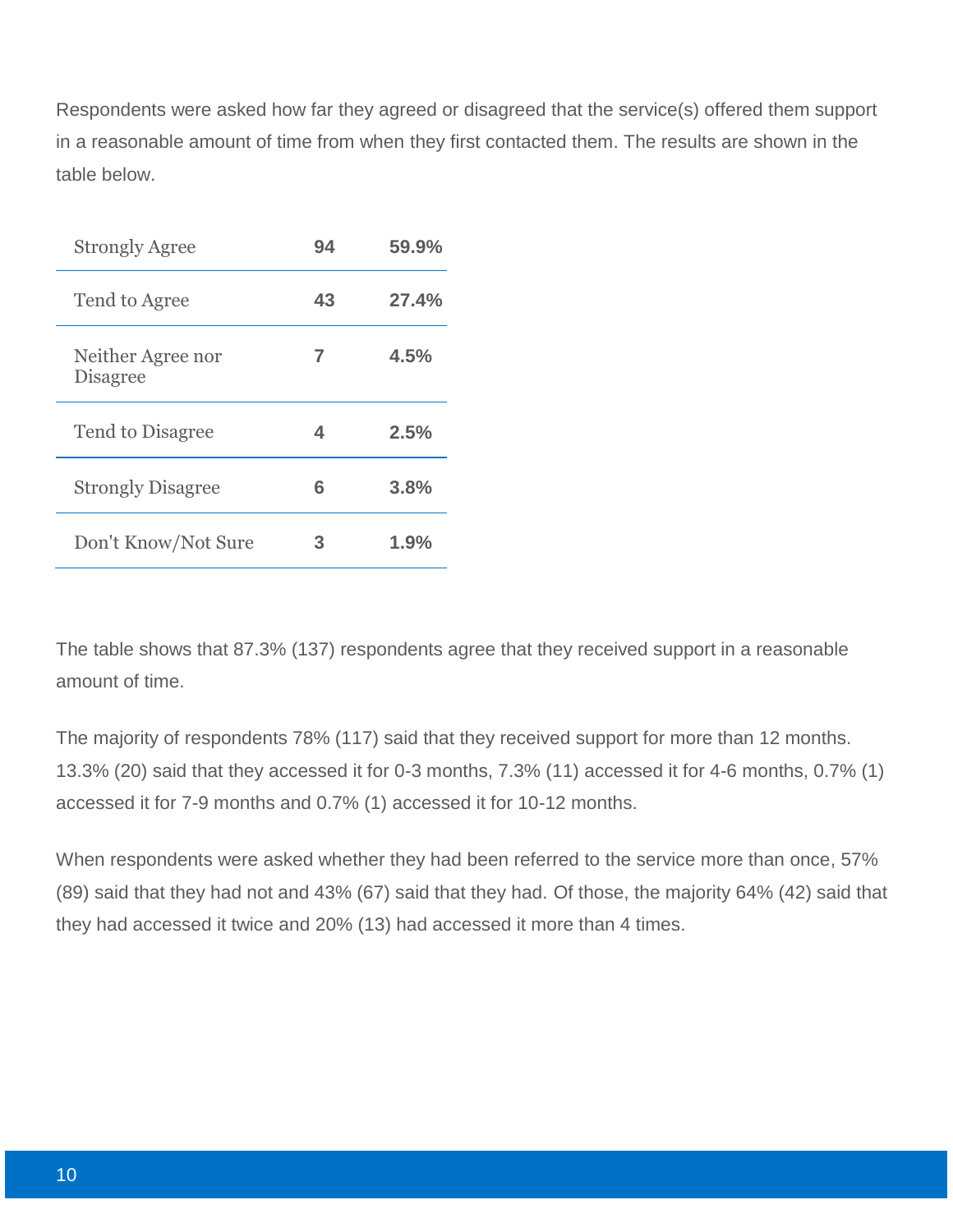Participants were asked how far they agreed or disagreed that various aspects of the services met their needs. The results are detailed in the table below:

|                                             | <b>Strongly</b><br><b>Agree</b> | <b>Tend to</b><br><b>Agree</b> | <b>Neither</b><br><b>Agree nor</b><br><b>Disagree</b> | <b>Tend to</b><br><b>Disagree</b> | <b>Strongly</b><br><b>Disagree</b> | I did not use<br>this |
|---------------------------------------------|---------------------------------|--------------------------------|-------------------------------------------------------|-----------------------------------|------------------------------------|-----------------------|
| <b>Activity Groups</b>                      | 39.9%                           | 16.9%                          | 9.5%                                                  | 1.4%                              | 2.7%                               | 29.7%                 |
| <b>Advocacy</b>                             | 29.9%                           | 13.4%                          | 12.6%                                                 | 1.6%                              | 5.5%                               | 37.0%                 |
| <b>Building Social</b><br><b>Networks</b>   | 26.9%                           | 18.7%                          | 17.2%                                                 | 3.0%                              | 5.2%                               | 29.1%                 |
| <b>Counselling/CBT</b>                      | 24.6%                           | 19.6%                          | 9.4%                                                  | 6.5%                              | 3.6%                               | 36.2%                 |
| <b>Employment</b><br><b>Support</b>         | 8.2%                            | 14.2%                          | 13.4%                                                 | 3.7%                              | 4.5%                               | 56.0%                 |
| <b>Information and</b><br><b>Advice</b>     | 48.6%                           | 28.8%                          | 6.2%                                                  | 3.4%                              | 2.7%                               | 10.3%                 |
| <b>One-to-one Support</b>                   | 45.5%                           | 23.4%                          | 9.0%                                                  | 3.4%                              | 4.1%                               | 14.5%                 |
| <b>Outing/Trips</b>                         | 34.5%                           | 14.8%                          | 10.6%                                                 | 0.7%                              | 3.5%                               | 35.9%                 |
| <b>Peer Support</b>                         | 32.8%                           | 22.7%                          | 8.6%                                                  | 4.7%                              | 3.9%                               | 27.3%                 |
| <b>Practical Support</b>                    | 44.4%                           | 24.4%                          | 10.4%                                                 | 2.2%                              | 3.7%                               | 14.8%                 |
| <b>Self-Development</b><br><b>Workshops</b> | 15.4%                           | 15.4%                          | 12.5%                                                 | 5.1%                              | 2.9%                               | 48.5%                 |
| <b>Support</b><br><b>Groups/Drop-Ins</b>    | 45.4%                           | 24.8%                          | 4.3%                                                  | 1.4%                              | 6.4%                               | 17.7%                 |
| <b>Volunteering</b><br><b>Opportunities</b> | 16.0%                           | 9.2%                           | 14.5%                                                 | 3.8%                              | 3.8%                               | 52.7%                 |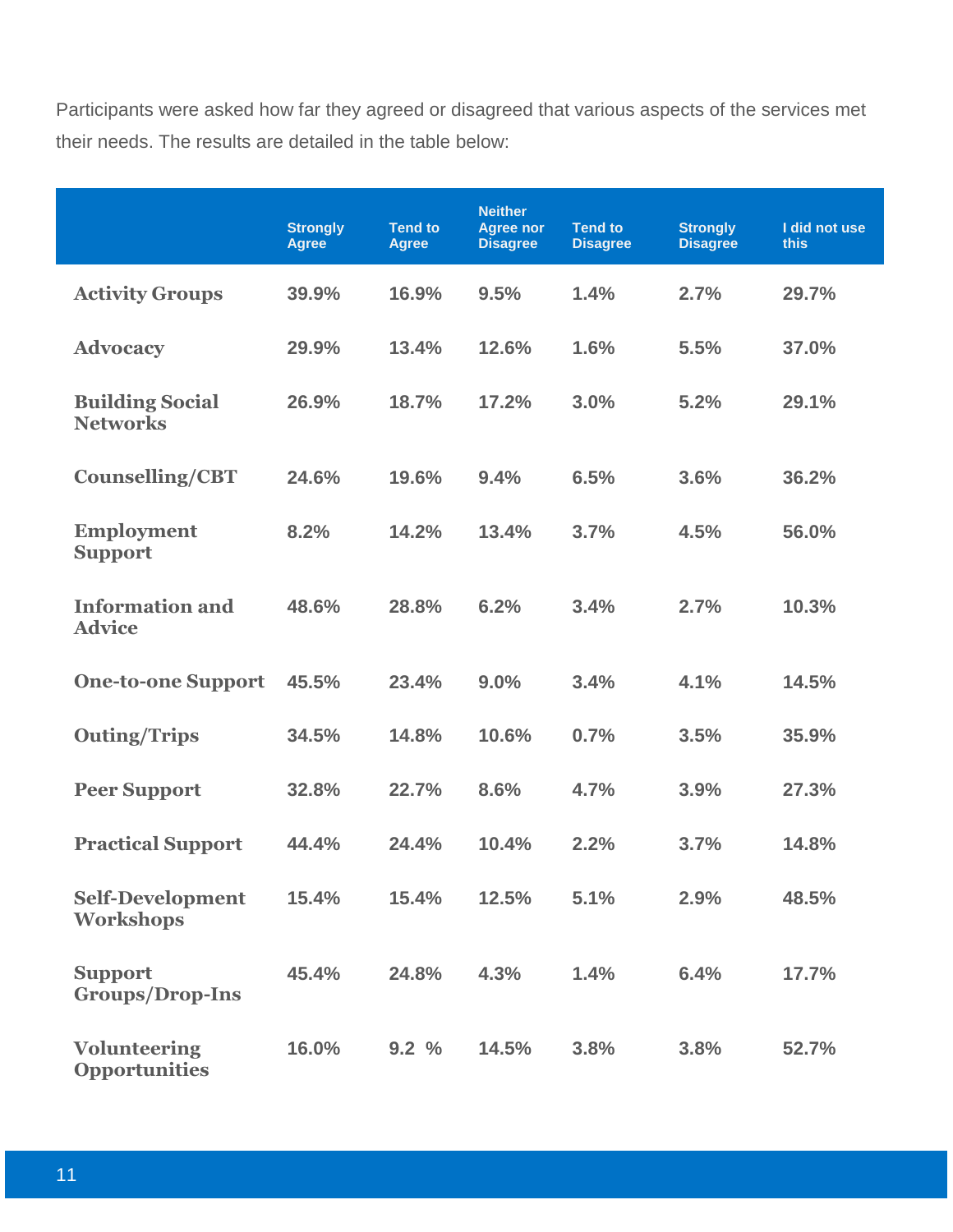The table shows that participants are most likely to agree that the Information and Advice service met their needs with 77.4% (113) of respondents agreeing. 70.2% (99) agree that the support groups and drop-ins met their needs, 68.9% (100) said one-to-one support and 68.8% (93) said the practical support met their needs.

53% (82) of respondents said that the service they accessed had not supported them to access other community groups or organisations. 47% (72) said it had supported them to do this.

Respondents were asked how far they agreed or disagreed with a range of statements about the services they accessed. The results are detailed in the table below.

|                                                                          | <b>Strongly</b><br><b>Agree</b> | <b>Tend to</b><br><b>Agree</b> | <b>Neither</b><br><b>Agree</b><br>nor<br><b>Disagree</b> | <b>Tend to</b><br><b>Disagree</b> | <b>Strongly</b><br><b>Disagree</b> | Don't<br><b>Know/Not</b><br><b>Sure</b> |
|--------------------------------------------------------------------------|---------------------------------|--------------------------------|----------------------------------------------------------|-----------------------------------|------------------------------------|-----------------------------------------|
| The service has<br>helped me in my<br>recovery process                   | 53.6%                           | 26.8%                          | 8.5%                                                     | 4.6%                              | 4.6%                               | 2.0%                                    |
| The service has<br>helped me to<br>develop coping<br>techniques          | 35.8%                           | 33.1%                          | 12.6%                                                    | 6.0%                              | 4.6%                               | 7.9%                                    |
| The service has<br>helped me to<br>gain/retain<br>employment             | 7.1%                            | 7.8%                           | 31.9%                                                    | 6.4%                              | 17.0%                              | 29.8%                                   |
| The service is a good<br>source of<br>information and<br>advice          | 48.7%                           | 32.9%                          | 9.2%                                                     | 2.6%                              | 3.9%                               | 2.6%                                    |
| I would recommend<br>this service to<br>someone in a similar<br>position | 62.1%                           | 24.2% 5.2%                     |                                                          | 2.0%                              | 3.9%                               | 2.6%                                    |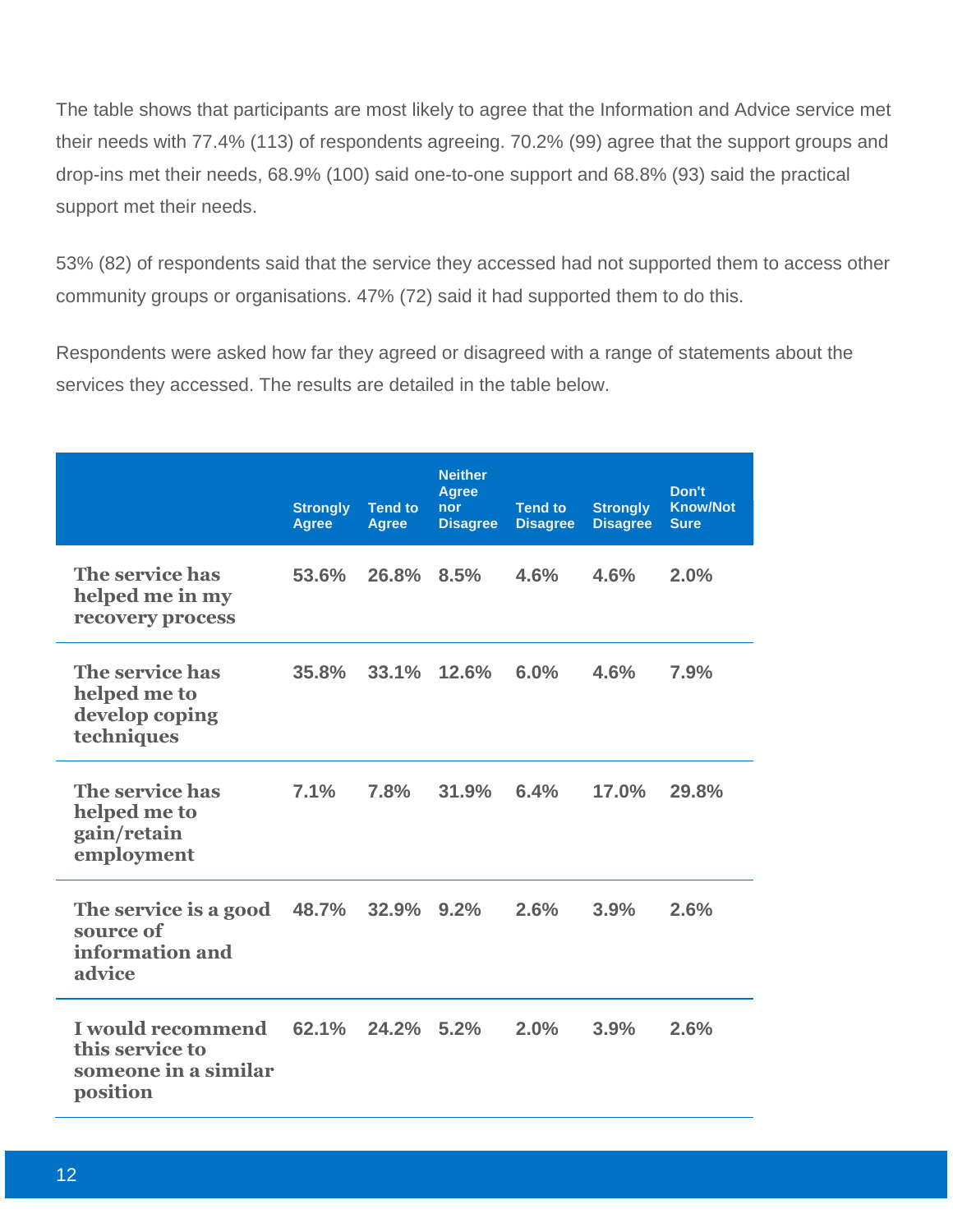The results show that 80% (123) agreed that the service has helped them in their recovery process with 53.6% (82) of them strongly agreeing. 68.9% (104) agreed that the service had helped them to develop coping techniques. When asked whether the service had helped them to gain or retain employment most respondents said that they neither agreed nor disagreed 31.9% (45) or that they did not know 29.8% (42). 81.6% (134) agreed that the service is a good source of information and advice and 86.3% (132) said that they would recommend the service to someone in a similar position.

#### IS THERE ANYTHING THAT CAN BE DONE TO IMPROVE THE SERVICES IN THE STOCKPORT MENTAL HEALTH ALLIANCE?

28%, (38) of those who answered this question either said no improvements were needed to the services or they used the space to describe how the services have supported them with their mental health condition.

'*I think it's an excellent service that SPARC provides and there's always someone there to help you when you need it'*

*'Stockport Mind was kind and caring and a big help to me and my family'* 

*'PPS has helped me in all aspects of my life'.* 

A large number of suggestions were in relation to greater levels of funding or expansion of services; suggestions included more one-to-one support; more outings; art, drama and music therapy; recommencing the dual-diagnosis group; and transportation to assist service users in attending services and to use on outings.

Several respondents suggested that there needed to be more awareness of the services in the Mental Health Alliance among GPs, with some stating that they would have benefited from the support a lot earlier than they were able to access it.

A number of respondents requested that opening times be extended and some said that the disability centre was not private enough. Other suggestions included involving SPARC members more in the charity, set up a centre in another location, deaf awareness and a text support service.